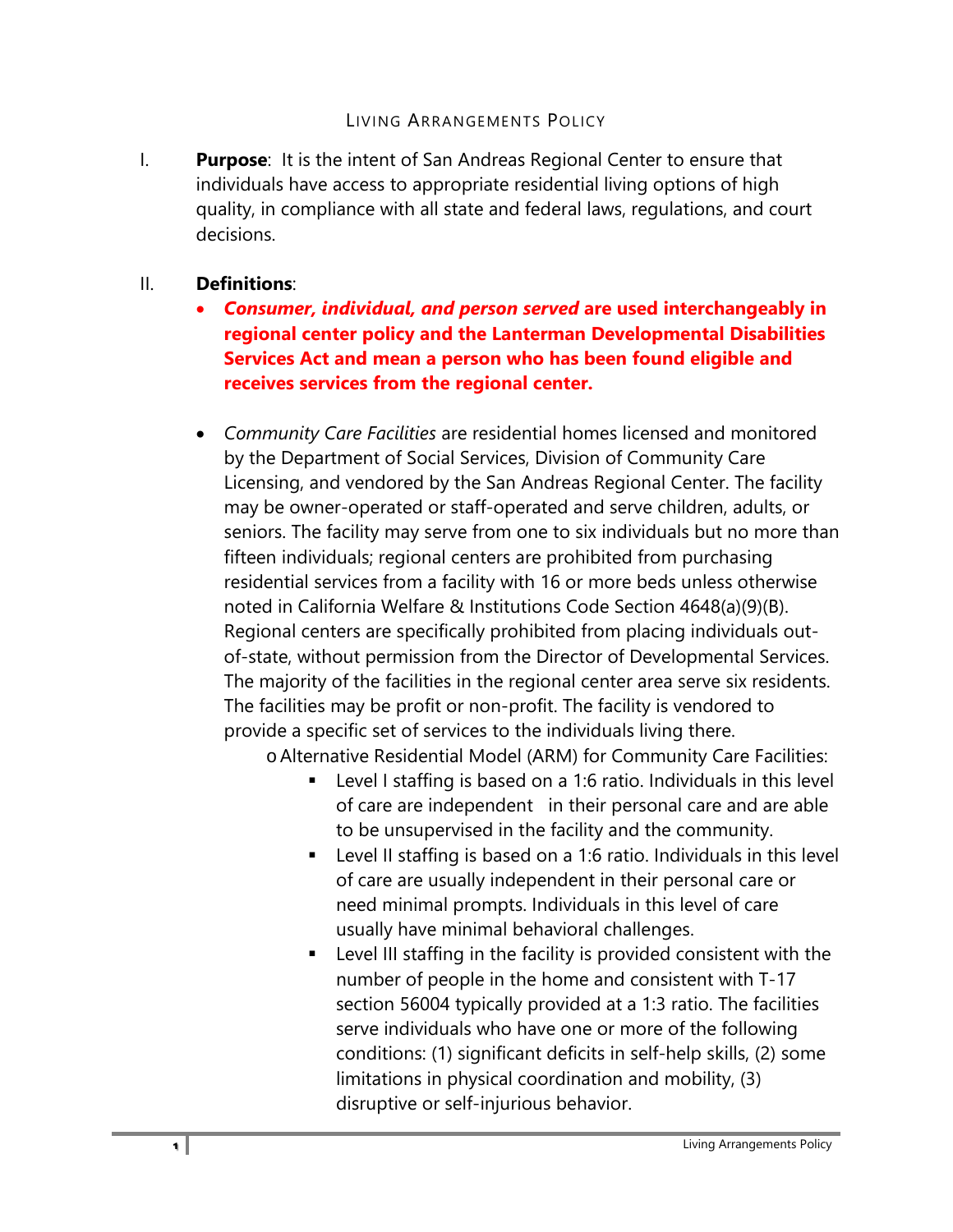- $\blacksquare$  Level IV (a-i) staffing in the facilities is provided consistent with the number of people in the homes and consistent with T-17 section 56004 typically provided at a 1:3 or 1:2-ratio. Individuals may have one or more of the following conditions: (1) severe deficits in self-help skills; (2) severe impairment in physical coordination and mobility; (3) severe behavioral challenges.
- San Andreas Regional Center will work with all providers to meet the requirement of the Federal Final Rule.
- *Community Crisis Homes* are facilities certified and licensed by the state as adult residential facilities, providing 24-hour nonmedical care to individual receiving regional center services in need of crisis intervention services would otherwise be at risk of admission to the acute crisis centers, an outof-state placement, a general acute hospital, an acute psychiatric hospital, or an institution for mental disease. A community crisis home shall have a maximum capacity of eight individuals.
- *Adult Residential Facilities for Persons with Special Health Care Needs (ARFPSHN)* are five-bed homes specifically designed for meeting the needs of the medically fragile individuals who meet the entrance criteria.
- *Enhanced Behavioral Support Homes* are defined by statute (W&IC 4684.80. (a)) as "a facility certified by the State Department of Developmental Services and licensed by the State Department of Social Services pursuant to Section 1567.62 of the Health and Safety Code as an adult residential facility or a group home that provides 24–hour nonmedical care to individuals with developmental disabilities who require enhanced behavioral supports, staffing, and supervision in a homelike setting."
- *Family Home Agency* is a nonprofit agency vendored by the regional center to certify private family homes to serve individuals over the age of 18. It allows for an adult with a developmental disability to live with and be a part of a family in a certified family home as a fully participating family member. Oversight is provided by the Department of Developmental Services (DDS). No more than two individuals may reside in a home. Neither the agency nor the individual home is licensed. Family Home Agencies is a service modeled after foster-family agencies for children.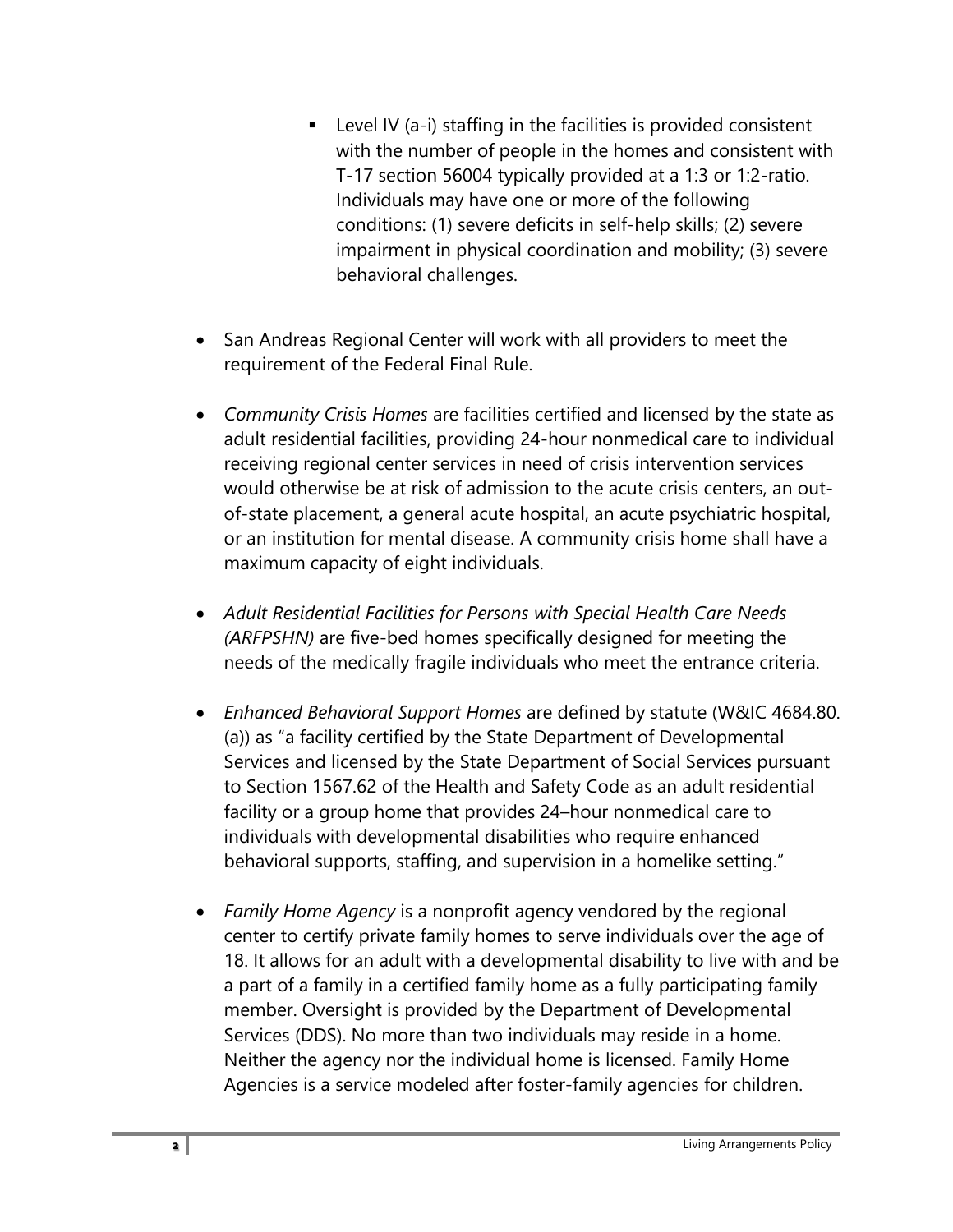- *Family Teaching Model* (FTM) is a residential model that is located in a duplex. The family lives on one side of the duplex and the individuals live on the other. They share a common door for comingling and a family environment while allowing for independence and privacy. They are certified as a Family Home Agency.
	- o*Extended Family Teaching* (EFT) is a residential service modeled after the Family Teaching Model yet based in a private family home similar to a foster-family situation. They operate under the umbrella of a Family Home Agency.
- *Foster-Family Care* is placement in the private home of a family (or individual) certified by a Foster-Family Agency licensed by the Department of Social Services--Community Care Licensing and vendored by the regional center to serve children under the age of 18. Whenever possible, the child's family is expected to be actively involved with the child and his or her foster family.
- *Intermediate Care Facilities* are residential facilities licensed and monitored by the California Department of Public Health, Division of Health Care Licensing. These facilities are staff-operated and serve children, adults, or seniors. The size of the facility varies from four beds to over 100 beds. The majority of the facilities in the regional center area serve six or fewer residents. The facilities may be run on a profit or non-profit basis.
	- *Habilitation* (Intermediate Care Facility ICF-DDH). This type of Intermediate Care Facility provides habilitation services for children or adults who are developmentally disabled. Habilitation means skill building through active treatment. These are usually 6-bed "homelike" facilities that are based on a medical model with a physician, nurse, psychologist, OT/PT, etc., providing regular consultation to the direct care staff. ICFs are regulated and funded by Medi-Cal. The staff to individual ratio is 1:3 and can be 1:2 depending on census. The doctor must approve all treatment plans and visit the facility on a regular basis. A nurse (RN) and a Qualified Intellectual Disability Professional (QIDP) must be present in the facility at regular intervals.
	- *Nursing* (ICF-DDN). This type of Intermediate Care Facility provides services to children or adults with developmental disabilities who require intermittent nursing care such as injections, colostomy/ileostomy care, seizure control, frequent repositioning to prevent skin breakdown (bedsores), etc. Medi-Cal funds and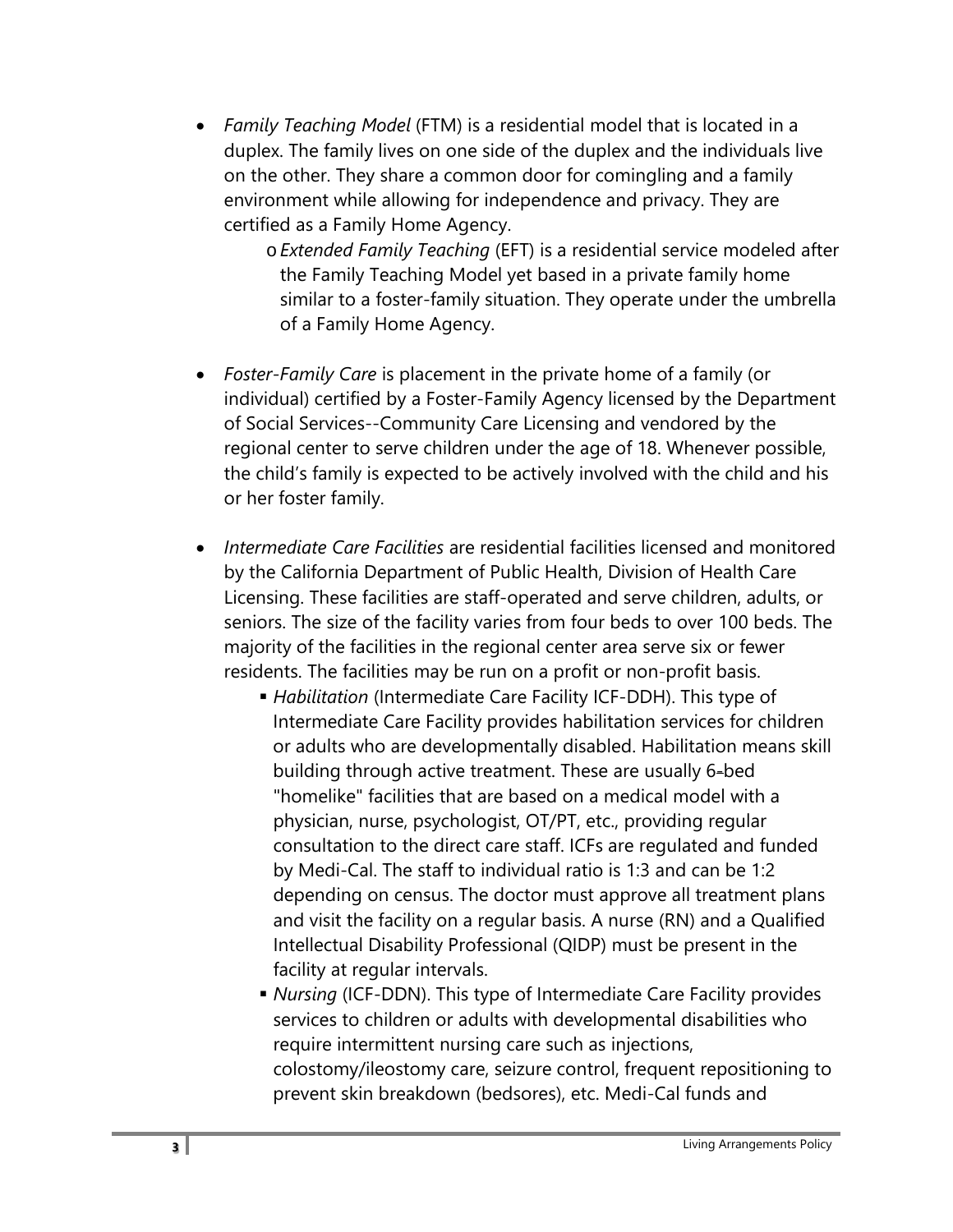regulates as above. The staff to individuals' ratio is 1:3 and can be 1:2 depending on census. Direct care staff may be certified nursing assistants, trained nursing assistants, licensed vocational nurses, or other licensed persons. A registered nurse (RN) and a Qualified Intellectual Disability Professional (QIDP) must be present in the facility at regular intervals.

- *Skilled Nursing Facility* (SNF). This type of facility serves qualified individuals who need 24-hour skilled nursing care and supportive care on an extended basis. SNFs are regulated and funded by Medi-Cal and Medicare.
- *Independent Living* is an unlicensed, unvendored living arrangement of the individual's choice. The individual may receive services as defined in his or her Individual Program Plan (IPP).
- *Residential Care* means a home or facility, other than the individual's home, which provides personal care, protection, supervision, assistance, and guidance in accordance with the needs of the developmentally disabled person.
- *Supported Living Service* provides an array of services and supports to enable an adult individual to live in his or her own home (apartment, house, room, etc., shared or otherwise). Supported Living Agencies are vendored by the regional center to act as the individual's agent in arranging for the services and supports. The agency may be for profit or non-profit. Neither the agency nor the individual's home is licensed.
- III. **Policy**: San Andreas Regional Center will give the highest priority to the development and expansion of services and supports designed to assist families in maintaining their minor and/or adult children with developmental disabilities at home.

When it is the choice of the individual/family to find an alternative living option, the individual/family will be included in all phases of the planning and decision-making process. The regional center will afford the individual and family the services and supports that assist them in achieving the greatest self-sufficiency possible in exercising personal choice. San Andreas will ensure that persons placed out of their homes are in the most appropriate, least restrictive living arrangement and in as close proximity to their families as possible.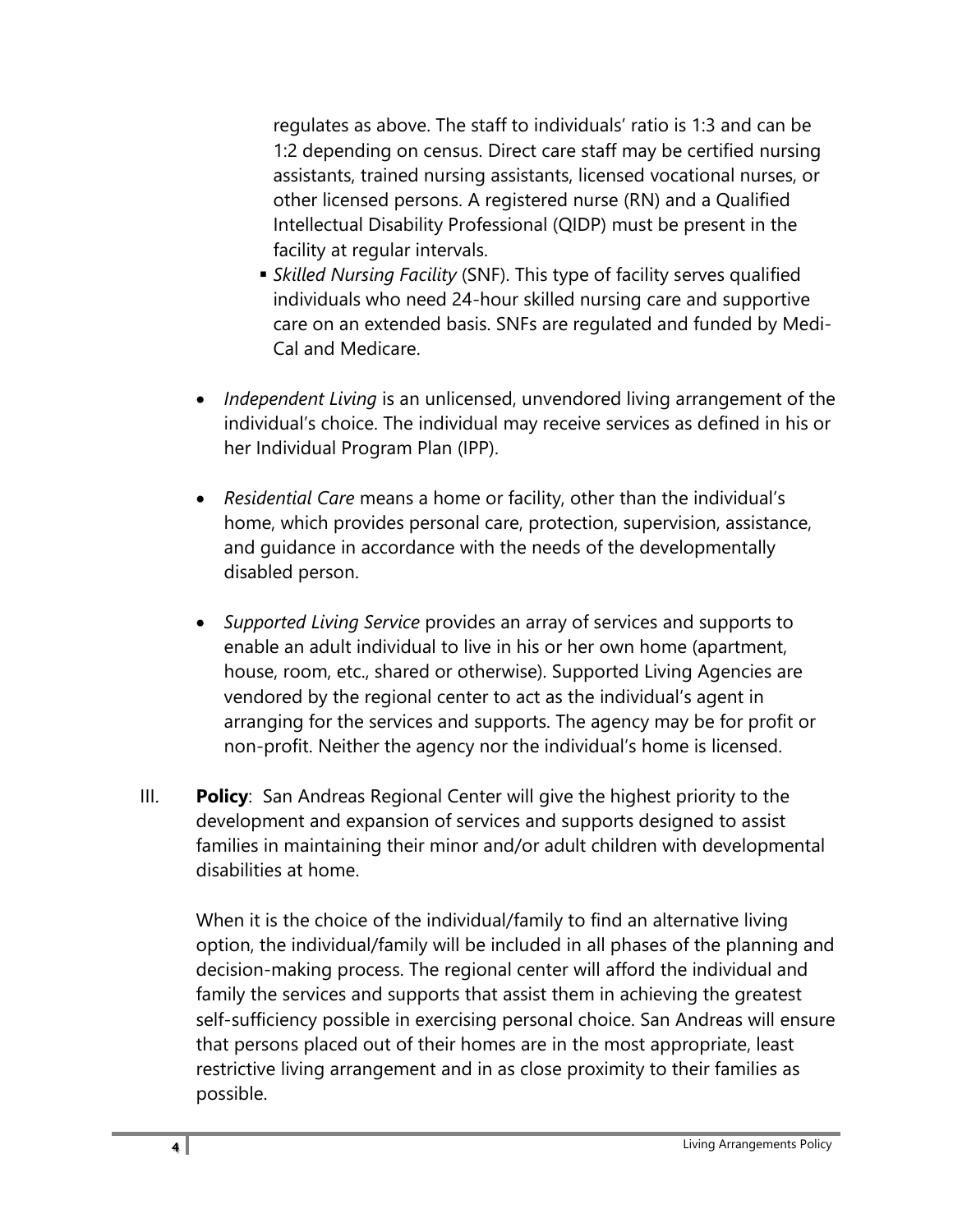The regional center will have available within the catchment area a continuum of community living options that support the principles of normalization, individual choice, skill acquisition and community integration. As new residential living options are developed, San Andreas's individuals will have priority consideration for utilization.

The regional center will have a system of monitoring the quality of community living services. The regional center will ensure that residential living providers abide by the regulations set forth in the Welfare and Institutions Code, the California Code of Regulations, California Health and Safety Code and Regional Center Quality Assurance Standards.

## IV. **Purchase of Service Standard:**

A. Living Arrangements for Children–Birth to 18 Years of Age

The regional center places a high priority on providing opportunities for children with developmental disabilities to live with their families. To this end, the regional center advocates for and procures or provides a comprehensive pattern of services to assist families in caring for their children at home. Interagency collaboration is integral to this effort.

With the following considerations, the regional center shall develop and purchase appropriate out-of-home residential programs for children with developmental disabilities who are unable to reside in their natural homes:

- Parents/guardians are encouraged to take an active role in the selection and planning process for out-of-home placement and must approve the placement.
- Specific parental responsibilities and opportunities for continued parental interaction with the child will be included in the placement plan.
- Parents/guardians of children in out-of-home placement must provide financial support for their children as required by the State of California.
- The regional center will ensure that children placed out of their homes are in the most appropriate, least restrictive living arrangement and in as close proximity to their families as possible.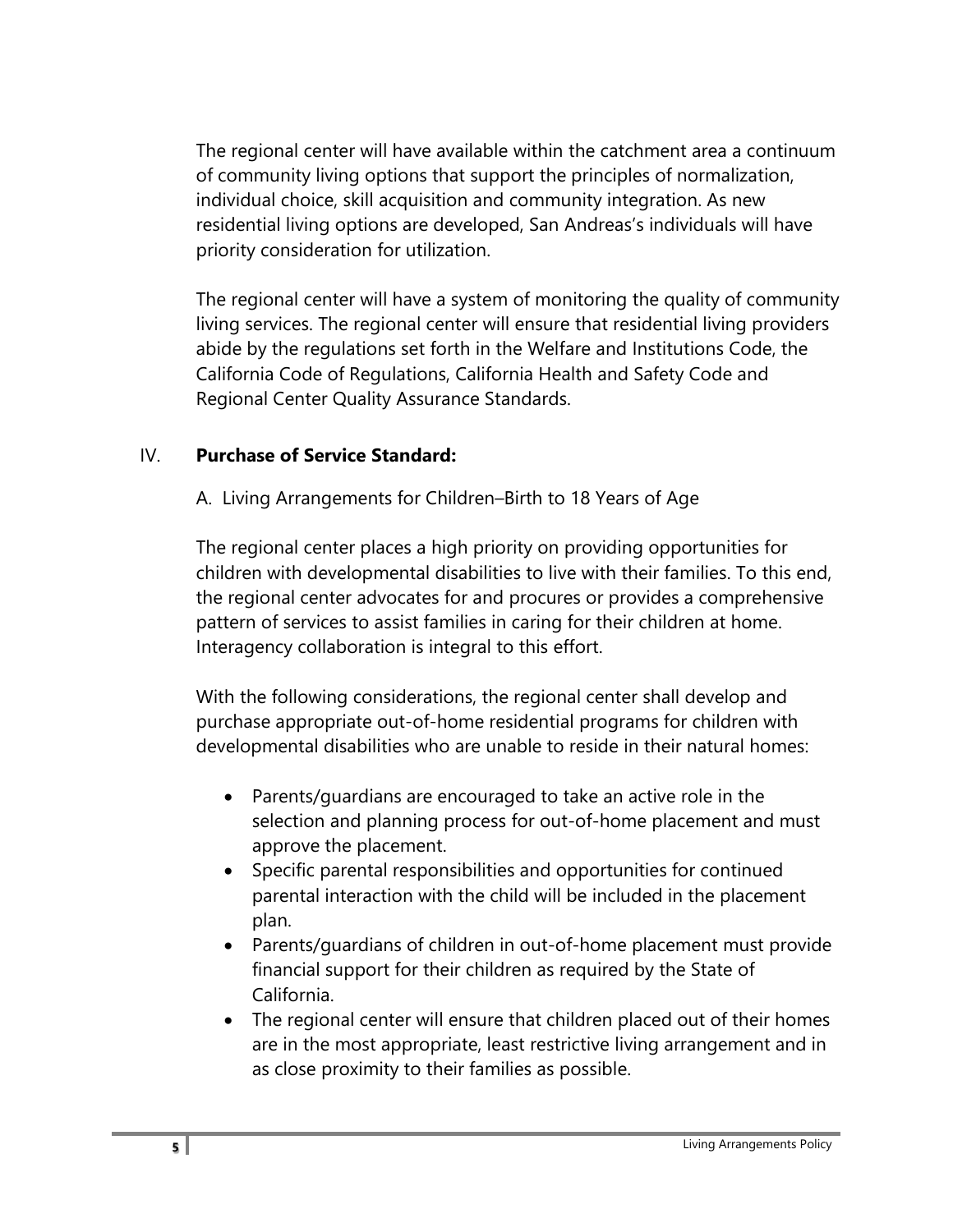• The regional center will assess the child to determine if the child requires a special health care plan.

The financial resources of the individual under the age of 18 could include SSI/SSA benefits, veteran benefits, trusts, railroad benefits, checking or savings accounts and other financial benefits will be applied to the costs of residential care.

B. Living Arrangements for Adults–18 Years of Age and Older

The regional center assists persons with developmental disabilities and their families to determine which of the following is most appropriate living arrangement to enhance the individual's growth.

- Remaining in the home with a specific plan to move from dependence on the parents to interdependence with them. This plan will include a mutually agreed upon day/work program and social/recreational activities to assist the individual with increased independence. The plan will also include a provision for educating the parents and individual around the issues of adult responsibilities within a household.
- Moving to an appropriate out-of-home residential program with a plan that includes a mutually agreed upon day/work program and social/recreational activities to assist the individual with increased independence. The plan will also include encouraging continued interaction between the parents and the individual.

The financial resources of the adult individuals including SSI/SSA benefits, veteran benefits, trusts, railroad benefits, checking or savings accounts and other financial benefits will be applied to the costs of residential care but only to the extent that they are liable for the costs of services, aid, insurance, or medical assistance to the individual.

The regional center will provide information and advice on the responsibilities associated with the conservatorship of adults.

V. **Exception Process**: The executive director has full discretion to authorize purchases of service which are exceptions to the board-adopted purchase of service policies and standards.